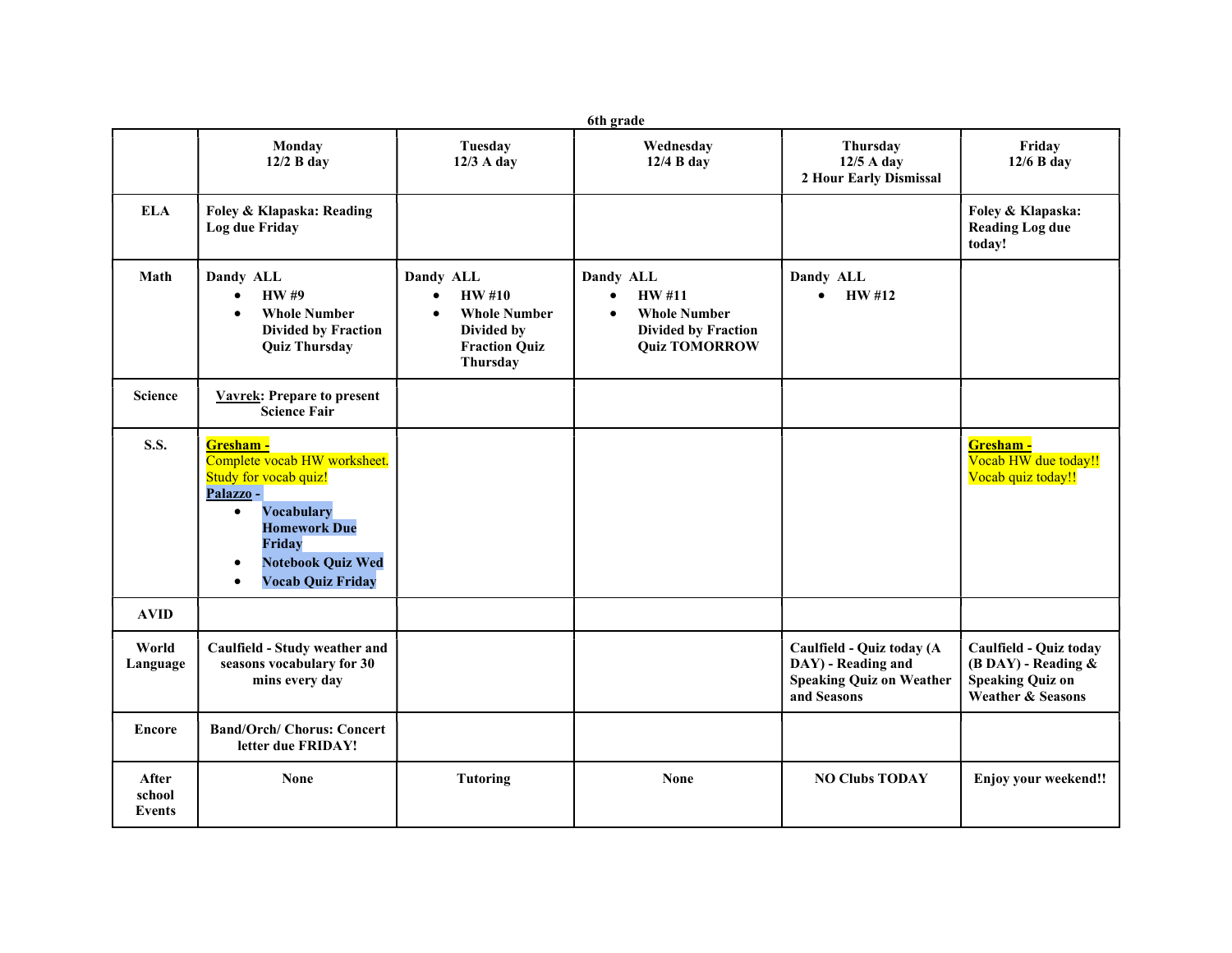|                                      |                                                                          |                                                     | 7th Grade                                           |                                                     |                                         |
|--------------------------------------|--------------------------------------------------------------------------|-----------------------------------------------------|-----------------------------------------------------|-----------------------------------------------------|-----------------------------------------|
|                                      | <b>Monday</b><br>12/2<br><b>B</b> day                                    | <b>Tuesday</b><br>12/3<br>A day                     | Wednesday<br>12/4<br><b>B</b> day                   | Thursday<br>12/5<br>2 Hour Early Dismissal<br>A day | Friday<br>12/6<br><b>B</b> day          |
| <b>ELA</b>                           |                                                                          | Davis & Lay: HW DUE<br><b>THURSDAY</b> (Not Friday) | Davis & Lay: HW DUE<br><b>THURSDAY</b> (Not Friday) | Davis & Lay: HW DUE<br><b>TODAY</b> (Not tomorrow!) |                                         |
| Math                                 | Math 7 & $\frac{7}{8}$ :<br><b>None</b><br>(you're welcome)              | Math 7 & $\frac{7}{8}$ :<br>209                     | Math 7 & $\frac{7}{8}$ :<br>210                     | Math 7 & $\frac{7}{8}$ :<br>211                     | <b>None</b><br>Have a great<br>weekend! |
| <b>Science</b>                       |                                                                          |                                                     |                                                     |                                                     |                                         |
| <b>S.S.</b>                          |                                                                          |                                                     |                                                     |                                                     |                                         |
| <b>AVID</b>                          | <b>B</b> Day TRF due<br>Wednesday                                        | A Day TRF due Thursday                              | <b>B Day TRF Due!!!!</b>                            | A Day TRF Due!!!                                    |                                         |
| World<br>Language                    |                                                                          |                                                     |                                                     |                                                     |                                         |
| <b>Encore</b>                        | <b>Band/Orch/ Chorus:</b><br><b>Concert letter due</b><br><b>FRIDAY!</b> |                                                     |                                                     |                                                     |                                         |
| <b>After school</b><br><b>Events</b> | <b>None</b>                                                              | <b>Tutoring</b>                                     | <b>None</b>                                         | <b>NO Clubs TODAY</b>                               | <b>Enjoy your</b><br>weekend!!          |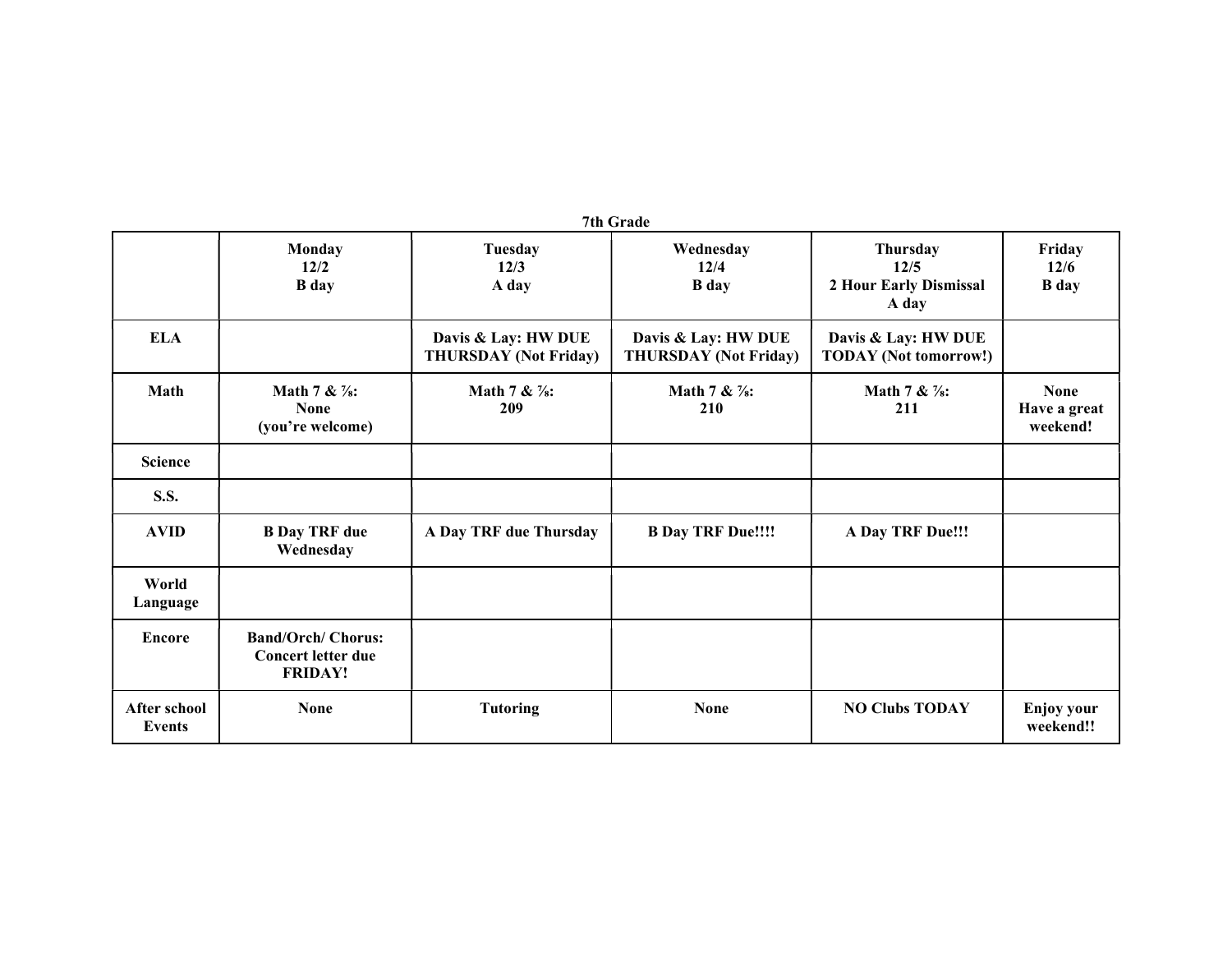| 8th Grade         |                                                                                                                                                            |                                                                 |                                                                                                |                                                                              |                                                                                                                              |  |
|-------------------|------------------------------------------------------------------------------------------------------------------------------------------------------------|-----------------------------------------------------------------|------------------------------------------------------------------------------------------------|------------------------------------------------------------------------------|------------------------------------------------------------------------------------------------------------------------------|--|
|                   | Monday<br>12/2<br><b>B</b> day                                                                                                                             | Tuesday<br>12/3<br>A day                                        | Wednesday<br>12/4<br><b>B</b> day                                                              | Thursday<br>12/5<br>2 Hour Early Dismissal<br>A day                          | Friday<br>12/6<br><b>B</b> day                                                                                               |  |
| <b>ELA</b>        |                                                                                                                                                            | <b>Extended Write</b><br><b>Pre-Writing</b>                     | <b>Extended Write</b><br><b>Rough Draft</b>                                                    | <b>Extended Write Rough</b><br><b>Draft</b>                                  | <b>Extended Write Final Draft</b>                                                                                            |  |
| Math              |                                                                                                                                                            |                                                                 |                                                                                                |                                                                              |                                                                                                                              |  |
| <b>Science</b>    | <b>Work on Science Fair</b><br>Project/Board                                                                                                               | <b>Work on Science</b><br><b>Fair Project/Board</b>             | <b>Work on Science Fair</b><br>Project/Board                                                   | <b>Work on Science Fair</b><br>Project/Board                                 | <b>Science Fair Project/Board</b><br>due!                                                                                    |  |
| <b>S.S.</b>       | Henry-<br><b>Terms and Definitions</b>                                                                                                                     | Henry - Draw a<br>picture or<br>definition in your<br>own words | Henry - Costa's level<br>$2$ or $3$                                                            | Henry - Understand *,<br>don't understand? and<br>study for quiz<br>tomorrow |                                                                                                                              |  |
| <b>AVID</b>       |                                                                                                                                                            |                                                                 | <b>B</b> day TRF due                                                                           | A day TRF due                                                                |                                                                                                                              |  |
| World<br>Language | <b>Caulfield - Study Vocabulary</b><br>and questions about types of<br>homes, Rooms of the home,<br>Parts of the homes, Describing<br>the home & furniture |                                                                 |                                                                                                |                                                                              | Caulfield - Quiz on<br>Monday/Tuesday about<br><b>Interpreting and Describing</b><br>homes (Listening, Reading<br>& Writing) |  |
| Encore            |                                                                                                                                                            |                                                                 | Dickens- (Health)<br><b>Suicide Prevention</b><br><b>PSA Presentations</b><br><b>Due Today</b> | Dickens-<br>(Health)Suicide<br><b>Prevention PSA</b>                         |                                                                                                                              |  |